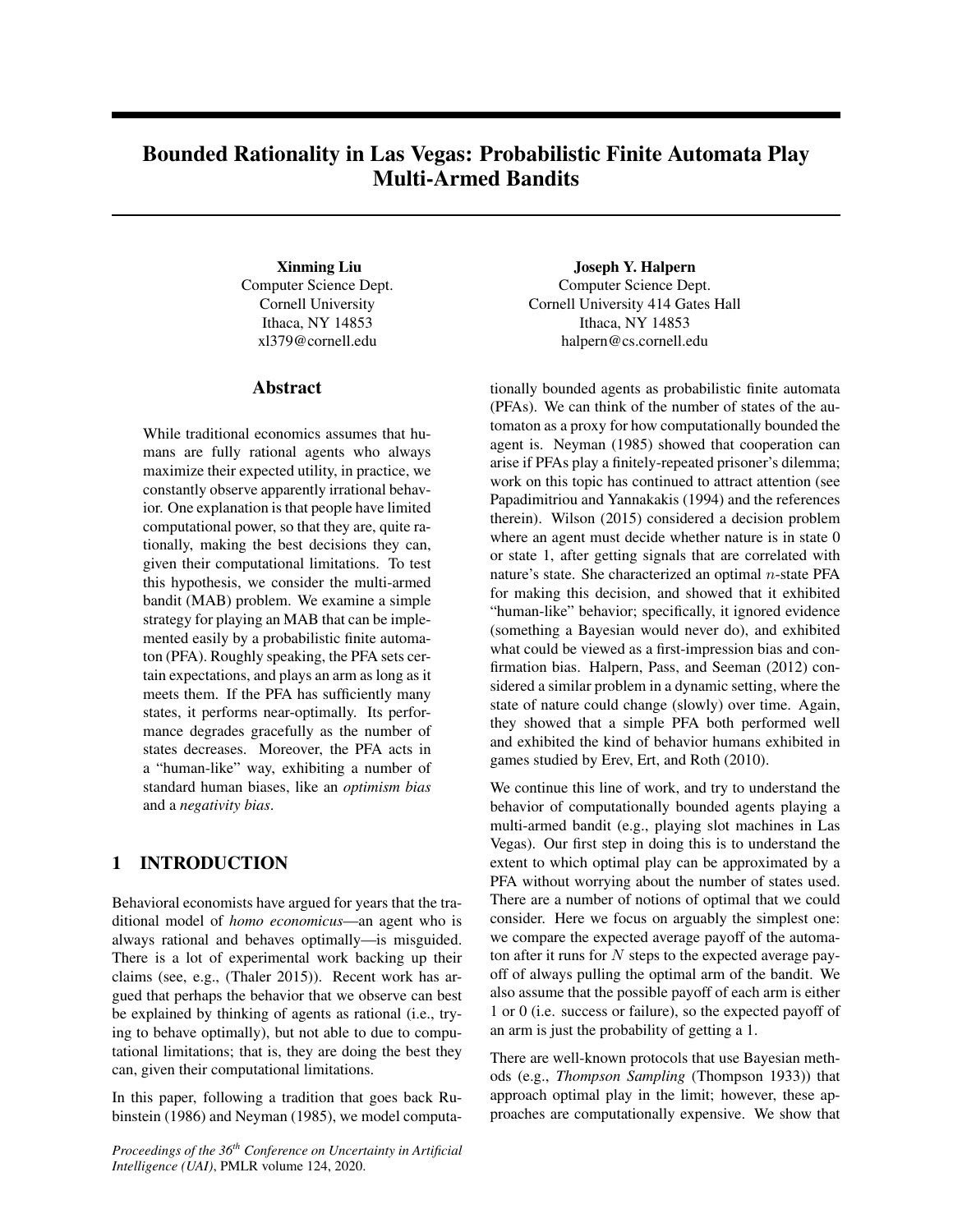they have to be. No approach that can be implemented by a PFA can perform optimally. Indeed, for all PFAs, there exists an  $\epsilon > 0$  such that as the number of steps gets large, the ratio of the expected payoff of the automaton to the expected payoff of the optimal arm is at most  $1 - \epsilon$ . That is, a PFA must be off by some  $\epsilon > 0$  from optimal play (although we can make  $\epsilon$  as small as we like by allowing sufficiently many states). Among families of finite automata that have near-optimal payoff, we are interested in ones that (a) make efficient use of their states (so, for a fixed number  $M$  of states, have high expected payoff), (b) converge to near-optimal behavior quickly, and (c) use simple "human-like" heuristics.

A standard approach to dealing with multi-armed bandit problem is one we call *explore-then-exploit*. We simply test each arm  $N$  times (where  $N$  is a parameter), and from then on play the best arm (i.e., the one with the highest average reward). If the bandit has  $K$  arms, then we need roughly  $O(N^K \log(N) \log(K))$  states, since we need to keep track of the possible tuples of outcomes of the tests, as well as two counters, one to keep track of which arm is being tested, and the other to keep track of how many times we have played it.

We can greatly reduce the number of states by essentially using an elimination tournament. We first compare arm 1 against arm 2, eliminate the worse arm, run the winner against arm 3, eliminate the worse arm, run the winner against arm 4, and so on. The way we compare arm  $i$  and  $j$  is straightforward: we alternate playing  $i$  and  $j$  and use a counter to keep track of the relative number of successes of i. If the counter hits an appropriate threshold  $M$  (so that  $i$  has had  $M$  more successes than j), i is the winner; if the counter hits  $-M$ , then j is the winner. To do this, we need  $\binom{K}{2} 2(2M + 1) \sim 2K^2M$ states: we need to keep track of which arms are being played, which arm is currently moving, and the counter. In choosing  $M$ , we need to balance out the desire not to mistakenly eliminate a good arm (which is more likely to happen the smaller that  $M$  is) with the desire not to "waste" too much time in finding the right arm (since the payoff while we are doing that may not be so high, particularly if we are playing two arms whose success probabilities are equal but not very high). We deal with this by stopping a comparison after an expected number  $N$  of steps. (We implement this by stopping the comparison with probability  $1/N$ , which does not require any extra states.) As we shall see, this approach, which we call the *elimination tournament*, does extremely well.

The  $\epsilon$ -greedy protocol is a slight variant of this approach: Again, we test for the first  $N$  steps, and then play the current best arm with probability  $1 - \epsilon$  and a random arm with probability  $\epsilon$ . But this requires infinitely many states, since we must keep track of the fraction of successes for all arms to determine the current best arm.

Clearly neither approach is optimal. With positive probability, both explore-then-exploit and the eliminationtournament protocols will choose a non-optimal arm; from then on it is not getting the optimal reward. The  $\epsilon$ -greedy protocol gets a non-optimal reward with (roughly) probability  $\epsilon$ . While we can make all these approaches arbitrarily close to optimal by choosing the parameters  $N$ ,  $\epsilon$ , and M appropriately, they do not satisfy our third criterion: they don't seem to be what people are doing. The  $\epsilon$ -greedy approach and explore-then-exploit require an agent to keep track of large amounts of information, while the elimination tournament alternates between arms at every step, which may have nontrivial costs. (Imagine a gambler in Las Vegas who wants to compare two arms that are at opposite ends of a large room. Will he really walk back and forth?)

We instead consider an approach that takes as its starting point earlier work by Rao (2017), who considered only two-armed bandits, where, just as for us, each arm has a payoff in  $\{0, 1\}$ . She defined a family of PFAs that act like "approximate Bayesians". More precisely, each arm has an associated rank that represents a coarse estimate of the arm's payoff probability. Rao plays the arms repeatedly (using complicated rules to determine which arm to play next) in order to estimate the success probability of each arm, and then chooses the best arm.

While we use ranks, we use them in a very different way from Rao. We take as our inspiration Simon's notion of *satisficing* (Simon 1956). The idea is that an arm will be accepted if its success probability is above some threshold. In the words of Gigerenzer and Gaissmaier (2015): "Set an aspiration level, search through alternatives sequentially, and stop search as soon as an alternative is found that satisfies the level." (We remark that the importance of the aspiration level goes back to the 1930s in the psychology literature, and has been studied at length since then; see, e.g., the highly-cited work of Lewin et al. (1944).) But how do we determine the aspiration level? This is a nontrivial issue. Selten (1998) and Simon (1982) (both Nobel prize winners) discuss this issue at length. As Gigerenzer and Gaissmaier (2015) observe, "The aspiration level need not be fixed, but can be dynamically adjusted to feedback." In our setting, it is relatively straightforward: we use an *optimism bias* (Sharot 2011). We start with a high aspiration level (success probability)  $p$ , and run a tournament as above between each arm  $k$  and a "virtual arm" that has success probability p. Since this is a virtual arm, we are essentially comparing the performance of each arm  $k$  to our expectation. If arm  $k$  does not meet our expectation, then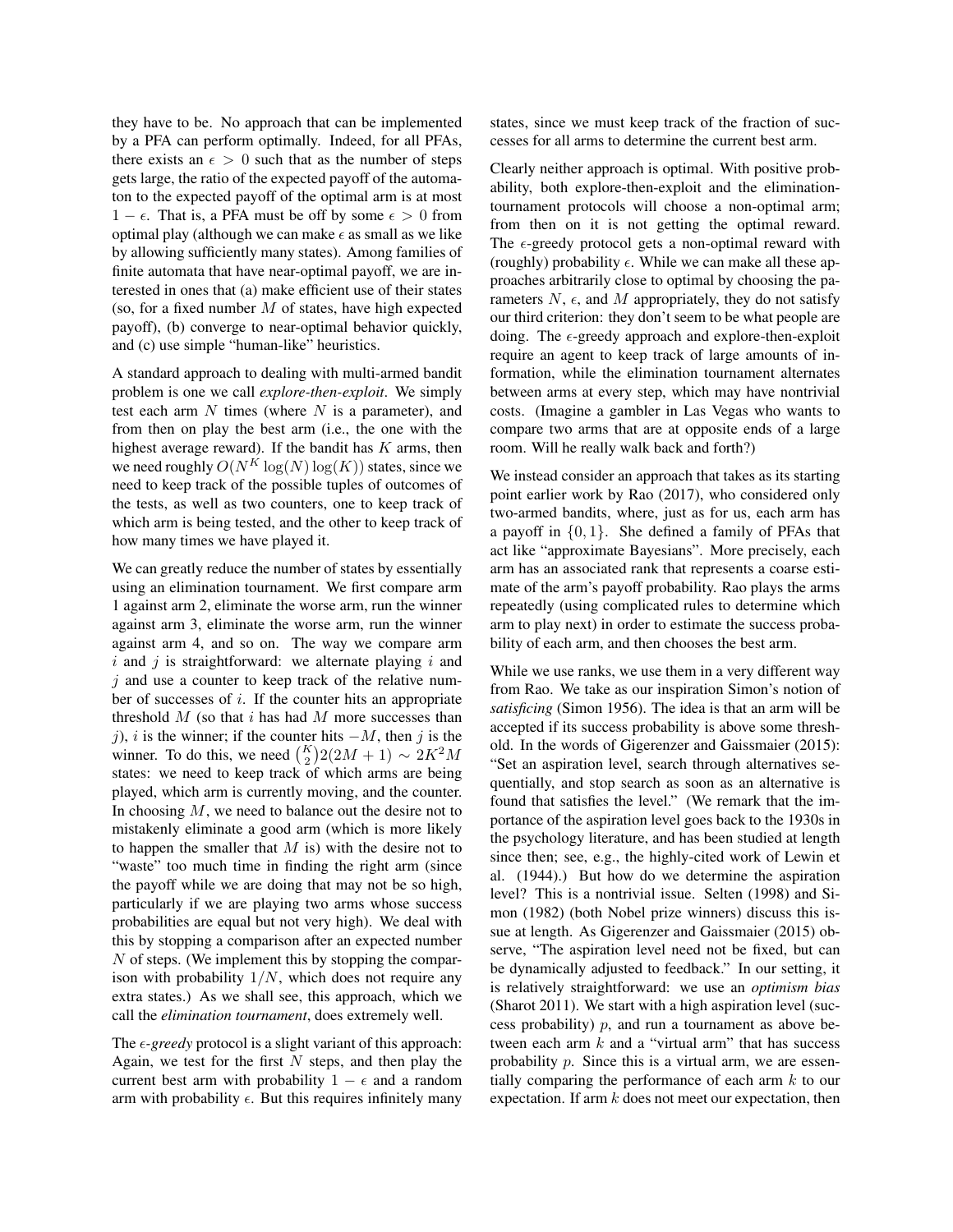we go to the next arm. If no arm meets our expectation, we adjust the aspiration level according to this feedback, by lowering it. This requires  $KMm$  states, where  $M$ , as before, is the counter used to keep track of the relative performance of the arm being tested and  $m$  is the number of ranks. We call this the *aspiration-level* approach.

We get good performance by taking  $m \sim K$ , so the aspiration-level approach uses essentially the same number of states as the elimination tournament. Moreover, as we show by simulation, its performance approach degrades gracefully as the number of states decreases. Even with relatively few states, it compares quite favorably to the  $\epsilon$ -greedy approach and to Thompson Sampling, although they require infinitely many states. More importantly from our perspective, the aspiration-level approach is quite human-like. We have already mentioned how it incorporates satisficing, the adjustment of expectations according to feedback, and an optimism bias. But there is more. Whereas the elimination-tournament approach treats the two arms that it is comparing symmetrically, the aspiration-level approach does not. If the virtual arm wins, it just means that we try another arm. Moreover, especially initially, we expect the virtual arm to win because we start out with a high aspiration level. On the other hand, if an actual arm wins, that is the arm we use from then on. Thus, we want to be relatively quick to reject an arm, and slow to accept. This can be be viewed as a *negativity bias* (Kanouse and Hanson 1972): negative outcomes have a greater effect than positive outcomes. The focus on recent behavior can be viewed as implementing an *availability heuristic* (Tversky and Kahneman 1973): people tend to heavily weight their judgments toward more recent or available information. Finally, a short run of good luck can have a significant influence, causing an arm to be played for a long time (or even played forever, if it is enough to get it accepted). People are well-known to label some arms as "lucky" and keep playing them long after the evidence has indicated otherwise. This can also be viewed as an instance of the *status quo bias* (Samuelson and Zeckhauser 1998): people are much more likely to stick with the current state of affairs (provided they think it is reasonably good).

## 2 MULTI-ARMED BANDITS

This section provides the necessary background for the rest of the paper. In particular, we (1) briefly review multi-armed bandits, (2) define the notion of optimality we consider, and (3) prove that a PFA cannot be optimal.

#### 2.1 THE MULTI-ARMED BANDIT PROBLEM

The multi-armed bandit (MAB) problem is a standard way of modeling the tradeoff between exploitation and exploration. An agent has  $K$  arms that she can pull. Each arm offers a set of possible rewards, each obtained with some probability. The agent does not know the probabilities in advance, but can learn them by playing the arm sufficiently often. Formally, a K*-armed bandit* is a tuple distribution over rewards for arm k. Let  $\mu_k$  be the expected reward of arm i, for  $i = k, ..., K$ . The best expected reward of B is denoted  $\mu_B^* = \max_k {\mu_k}.$ 

We assume for simplicity in this paper that the possible rewards of an arm are either 0 or 1. With this assumption,  $\mu_k$  is the probability of getting a 1 with arm k. We can easily modify the protocol to deal with a finite set of possible rewards, as long as the set of possible rewards is known in advance. We also assume for now that the distributions  $R_k$  do not vary over time.

## 2.2 OPTIMAL PROTOCOLS FOR MAB PROBLEMS

We are interested in protocols that play MABs (almost) optimally. Formally, a *protocol* is a (possibly randomized) function from history to actions. We focus on one particular simple notion of optimality here, which informally amounts to approaching the average reward of the best arm. To make this precise, given a protocol P, let  $a_t^{P,B}$  be a random variable that denotes the arm played by protocol  $P$  at the  $t$ th step. Thus,  $\mu_{a_t^{P,B}}$  is the expected reward of arm  $a_t^{P,B}$ . It is easy to see that the expected cumulative reward of protocol  $\overrightarrow{P}$ when run for N steps on MAB B is  $Cum(P, B, N) =$  $\sum_{t=1}^{N} \mathbb{E}[\mu_{a_t^{P,B}}]$ . Since the reward for playing the opti- $\sum_{i=1}^{n} \sum_{i=1}^{n} u_i$   $\sum_{i=1}^{n} B_i$  for N steps is  $N \mu_B^*$ , the *expected regret* is the difference between the cumulative reward of P and the optimal reward:  $Reg(P, B, N) = N\mu_B^*$  – Cum(P, B, N). Finally, the *average* N*-step regret* of P on B is  $AReg(P, B, N) = Reg(P, B, N)/N$ . We say that P is *optimal* if  $\lim_{N\to\infty} AReg(P, B, N) = 0$  for all MABs B.

As we observed in the introduction, neither explorethen-exploit nor the  $\epsilon$ -greedy protocol is optimal in this sense. There are Bayesian approaches that are optimal. We briefly discuss one: Thompson Sampling (Thompson 1933). Roughly speaking, at each step, this protocol computes the probability of each arm being optimal, given the observations. It then chooses arm  $k$  with a probability proportional to its current estimate that  $k$  is the optimal arm. It is not hard to show that, with probability 1, the probability of a non-optimal arm being chosen goes to 0. (By way of contrast, the probability of a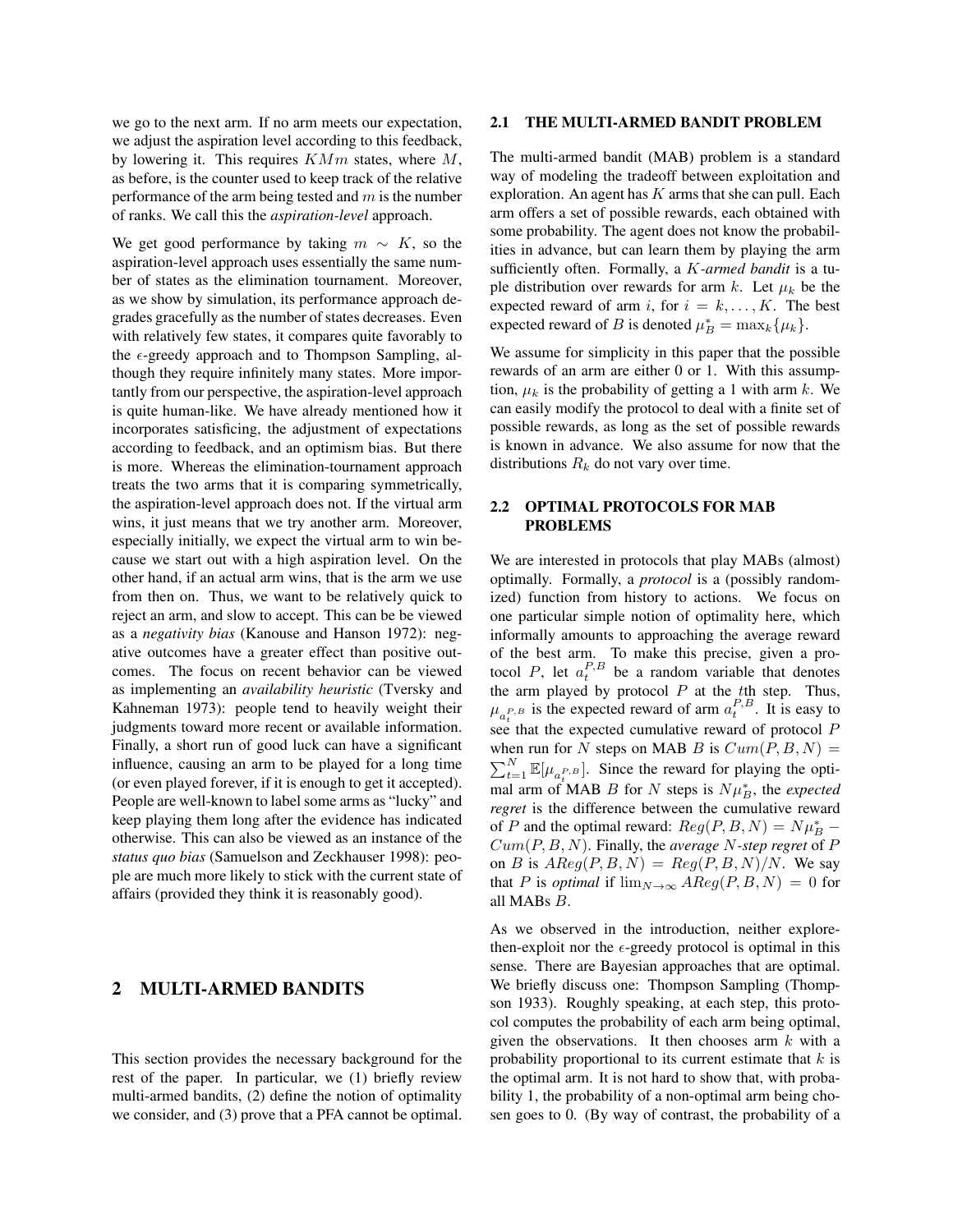non-optimal arm being chosen at any given step with the  $\epsilon$ -greedy protocol is a constant: at least  $(K - 1)\epsilon/K$ , if there are  $K$  arms.)

As shown by Kaufman, Kordan, and Munos (2012), Thompson Sampling is optimal in an even stronger sense than what we have considered so far. Taking TS to denote Thompson Sampling, not only do we have  $\lim_{N\to\infty}$   $Reg(TS, B, N)/N = 0$ , but there is a constant  $c_B^*$  (that depends on the MAB B, but has been completely characterized) such that  $\lim_{N\to\infty}$   $Reg(TS, N) / log(N) = c_B^*$ . Moreover, this is optimal; as shown by Lai and Robbins (1985), for all protocols  $P$  satisfying a minimal technical condition, we must have  $\lim_{N\to\infty} G(P, B, N)/\log(N) \geq c_B^*$ . That means that Thompson Sampling approaches optimal behavior as quickly as possible, and its cumulative regret grows only logarithmically. We mention this because we will be comparing the performance of our approach to that of Thompson Sampling later.

## 2.3 PROBABILISTIC FINITE AUTOMATA AND NON-OPTIMALITY

As we said in the introduction, we are interested in resource-bounded agents playing MABs, and we model resource-boundedness using PFAs. A PFA is just like a deterministic finite automaton, except that the transitions are probabilistic. We also want our automata to produce an output (an arm to pull, or no arm), rather than accepting a language, so, technically, we are looking at what have been called *probabilistic finite automata with output* or *probabilistic transducers*. (This is also the case for all the earlier papers that considered PFAs playing games or making decisions, such as (Halpern, Pass, and Seeman 2012; Papadimitriou and Yannakakis 1994; Rubinstein 1986; Wilson 2015).) Formally, a PFA with output is a tuple  $(Q, q_0, \Sigma, O, \gamma, \delta)$ , where

- Q is a finite set of *states*;
- $q_0 \in Q$  is the initial state;
- $\Sigma$  is the input alphabet (in our case this will consist of the observations "arm k had reward j" for  $j \in$  $\{0, 1\};$
- $\overline{O}$  is the output alphabet (in our case this will be "k", which is interpreted as playing arm k, for  $k \in$  $\{1, \ldots, K\}$ ;
- $\gamma$  :  $Q \to \Delta(O)$  is a probabilistic action function (as usual,  $\Delta(X)$  denotes the set of probability distributions on  $X$ );
- $\delta$  :  $Q \times \Sigma \rightarrow \Delta(Q)$  is a probabilistic transition function.

Intuitively, the automaton starts in state  $q_0$  and plays an arm according to distribution  $\gamma(q_0)$ . It then observes the outcome o of pulling the arm (an element of  $\Sigma$ ) and then transitions to a state q' (according to  $\delta(q_0, o)$ ). It then plays arm  $\gamma(q')$ , and so on.

It is easy to see that the explore-then-exploit protocol can be implemented by a finite automaton. On the other hand, the  $\epsilon$ -greedy protocol and Thompson Sampling cannot. That is because they keep track of the total number of times each arm  $k$  was played, and the fraction of those times that a reward of 1 was obtained with  $k$ . This requires infinitely many states.

We claim that no protocol implemented by a PFA can be optimal. To prove this, we need some definitions.

**Definition 2.1.** *A K*-*arm MAB B* =  $(\mu_1, \ldots, \mu_K)$  *is* generic *if* (1)  $\mu_B^* < 1$ , (2)  $\mu_i \neq \mu_j$  *for*  $i \neq j$ *, and* (3) *if*  $K = 2$ , then  $\min(\mu_1, \mu_2) > 0$ .

Note the if we put the obvious uniform distribution on the set of K-armed bandits (identifying a K-armed bandit with a  $K$ -vector of real numbers), then the set of generic MABs has probability 1.

**Definition 2.2.**  $B' = (\mu'_1, \dots, \mu'_K)$  *is a* permutation *of*  $B = (\mu_1, \dots, \mu_K)$  *if there is some permutation*  $\rho$  *of the indices such that*  $\mu_k = \mu'_{\rho(k)}$ *.* 

Theorem 2.1. *For all PFAs* M *and all generic MABs* B, there exists some  $\epsilon_{M,B} > 0$  (that, as the no*tation suggests, depends on both* M *and* B*) and an MAB* B<sup>0</sup> *that is a permutation of* B *such that*  $\lim_{N\to\infty}$   $Reg(M, B', N)/N \geq \epsilon_{M, B}$ .

Before giving the proof, we can explain why we must consider generic MABs and permutations. To understand why we consider permutations, suppose that  $M$  always plays arm 1. If it so happens that arm 1 is the best arm for B, then M gets the optimal reward with input B. But it will not get the optimal reward for a permutation of  $B$  for which arm 1 is not the best arm. It is not hard to see that if  $\mu_B^* = 1$ , then there exists a PFA M that gets the optimal reward given input  $B$  or any of its permutations:  $M$  just plays an arm until it does not get a payoff of 1, then goes on to the next arm. Sooner or later  $M$  will play an arm that always gets a reward of 1. A similar PFA also gets the optimal reward if  $K = 2$  given an input  $B = (\mu_1, \mu_2)$ such that  $\mu_k = 0$  for some arm k: it alternates between the arms until it finds an arm that gives reward 1, and sticks with that arm. Finally, if  $\mu_1 = \cdots = \mu_K$ , then no matter what arm  $M$  plays, it will get the optimal reward on  $B$  and all of its permutations. The requirement that all  $\mu_k$ s are distinct is actually stronger than we need, but since slight perturbations of the rewards of an arm suffice to make all rewards distinct, we use it here for simplicity.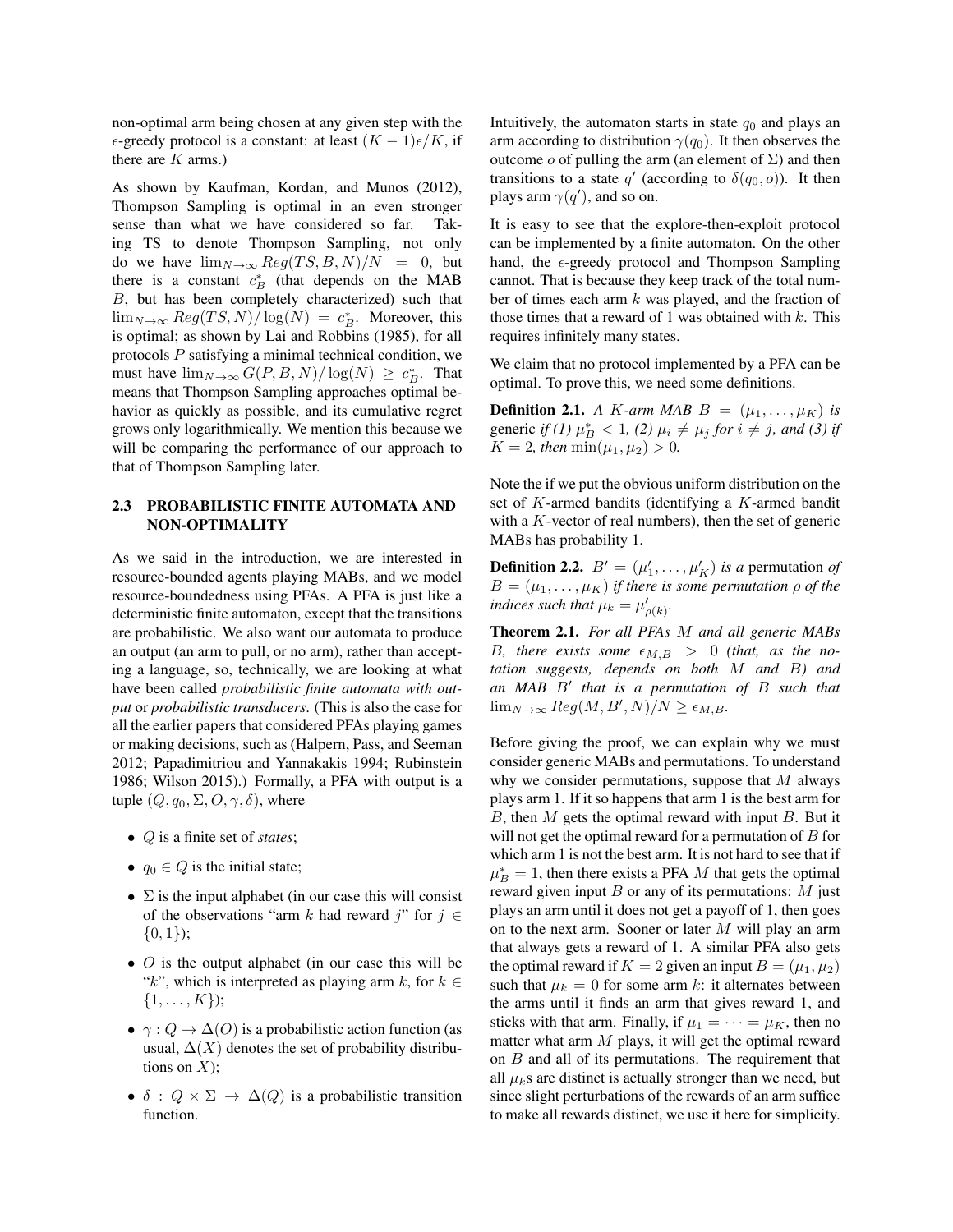*Proof.* Given a PFA M and a nontrivial MAB B, there are two possibilities: (1) there is some state  $q$  that can be reached from the start state  $q_0$  with positive probability and an arm  $k$  such that, after reaching state  $q$ ,  $M$  plays arm  $k$  from then on, no matter what it observes; (2) there is no such state  $q$ . Note that the first case is what happens with explore-then-exploit. After the exploration phase, the same arm is played over and over. The second case is more like Thompson Sampling or  $\epsilon$ -greedy; there is always some positive probability that a given arm  $k$  will be played.

For case (1), let  $o_1, \ldots, o_T$  be a sequence of observations that, with positive probability, leads  $M$  to a state  $q$  after which it always plays arm  $k$ . If the arm that  $M$  plays in state q is not the best arm of B, let  $\delta = \mu_B^* - \mu_k$ , and let  $\delta_{M,B}$  be the probability with which  $o_1, \ldots, o_T$ is observed when running  $M$  on input  $B$ . Clearly,  $\lim_{N\to\infty}$   $Reg(M, B, N)/N \ge \delta \delta_{M,B}$ . And if  $\mu_k = \mu^*$ , consider a permutation  $B' = (\mu'_1, \dots, \mu'_K)$  such that  $\mu'_j = 0$  if and only if  $\mu_j = 0$  (i.e., the permutation is the identity on all arms j such that  $\mu_j = 0$ ) such that  $\mu'_k \neq \mu^*_{B'} = \mu^*_{B}$ . It is still the case that  $o_1, \ldots, o_T$  can be observed with some positive probability  $\delta_{M,B'}$  when running M on input B'. Taking  $\delta' = \mu_B^* - \mu_j$ , we have  $\lim_{N\to\infty}$   $Reg(M, B, N)/N \ge \delta'\delta_{M, B'}.$ 

For case (2), no matter what state  $q$  M is in, with some probability  $\epsilon_q > 0$ , M plays a non-optimal arm at q or moves to another state  $q'$  and plays a non-optimal arm there. Let  $\epsilon_M^* = \min_q \epsilon_q$ . Since M has only finitely many states,  $\epsilon^* > 0$ . Given as input an MAB B, let  $\delta_B$  be the difference between the  $\mu_B^*$  and the probability that the second-best arm returns 1. (Here we are using the fact that all arms have different probabilities of returning 1.) Let  $X_{M,B,T}$  be a random variable that represents the reward received on the Tth step that M is run on input B. Our discussion shows that, for all T, we must have  $E(X_T + X_{T+1}) \leq 2\mu_B^* - \epsilon_M^* \delta_B$ , since with probability at least  $\epsilon_M^*$ , one of  $X_T$  or  $X_{T+1}$ is at least  $\delta_B$  less than  $\mu_B^*$ . Since  $Reg(M, B, 2N)$  =  $2N\mu_B^* - \sum_{T=1}^{2N} X_{M,B,T} \ge 2N\mu_B^* - N(2\mu_B^* - \epsilon_N^* \delta_B),$ it follows that  $Reg(M, B, 2N)/2N \ge \epsilon_B^* \delta_B/2$ . This gives us the desired result. П

## 3 AN ALMOST-OPTIMAL FAMILY OF PFAS FOR MAB PROBLEMS

In this section, we introduce the aspiration-level protocol more formally. We start by reviewing Rao's (2017) approach to dealing with 2-armed bandits, since our approach uses some of the same ideas.

#### 3.1 RAO'S APPROACH

With only finitely many states, a PFA cannot keep track of the exact success rate of each arm in an MAB. Thus, it needs to keep a finite representation of the success rate. Rao's idea was to use a finite set of possible ranks to encode the agent's belief about the relative goodness of each arm. There are  $m$  possible ranks,  $\{1, \ldots, m\}$ , where m is a parameter of the protocol. Thus, Rao's PFA has  $m^2$  possible states, which have the form  $(r_1, r_2)$  (since Rao considers only 2-armed bandits), where  $r_1, r_2 \in \{1, ..., m\}$ .

Rao assumes that the initial state of the PFA has the form  $(n, n)$  for some  $n \in \{1, \ldots, m\}$ ; the exact choice does not matter. Thus, initially, the two arms are assumed to be equally good. Of course, if an agent has some prior reason to believe that one arm is better than the other, then the initial state can encode this belief.

The action function  $\gamma$  is defined as follows: If the higherranked arm has the highest possible rank  $(m)$  and the other arm does not, then the higher-ranked arm is played. Otherwise, similar in spirit to Thompson Sampling, the next arm to play is chosen according to a probability that depends on the difference between the ranks of the arms  $(|r_1 - r_2|)$  and how far the arm's ranks are from average  $(|r_1 - m/2| + |r_2 - m/2|)$ . The two numbers are then combined using two further parameters (called  $\alpha$ and  $C_{\alpha}$  by Rao) of the protocol. We refer the reader to (Rao 2017) for the technical detail and intuition.

Finally, the transition function  $\delta$  is defined as follows: the rank of the arm last played goes up with some probability (if it is not already  $m$ ) if a payoff of 1 is observed and goes down with some probability (if it is not already 1) if a payoff of 0 is observed. The rank of the arm not played does not changed. The exact probability of a state change depends on a quantity that Rao calls the *inertia*, which is determined by the ranks of the arms, and two other parameters of the protocol, called  $\beta$  and  $C_t$  by Rao. Intuitively, the inertia characterizes the resistance to a change in rank. The less frequently an arm has been played, the higher its associated inertia will be, so its rank is updated with a lower probability. Again, we refer the reader to (Rao 2017) for details.

#### 3.2 THE ASPIRATION-LEVEL PROTOCOL

We want to define a family of PFAs for K-armed MABs. We continue to use Rao's idea of associating with each arm a rank. The naive extension would thus require  $O(m^{K})$  states. For large K, this is quite unreasonable. So we assume that the PFA focuses only one arm at a time, comparing it to a "virtual" arm whose success probability can be thought of as the agent's *aspiration level*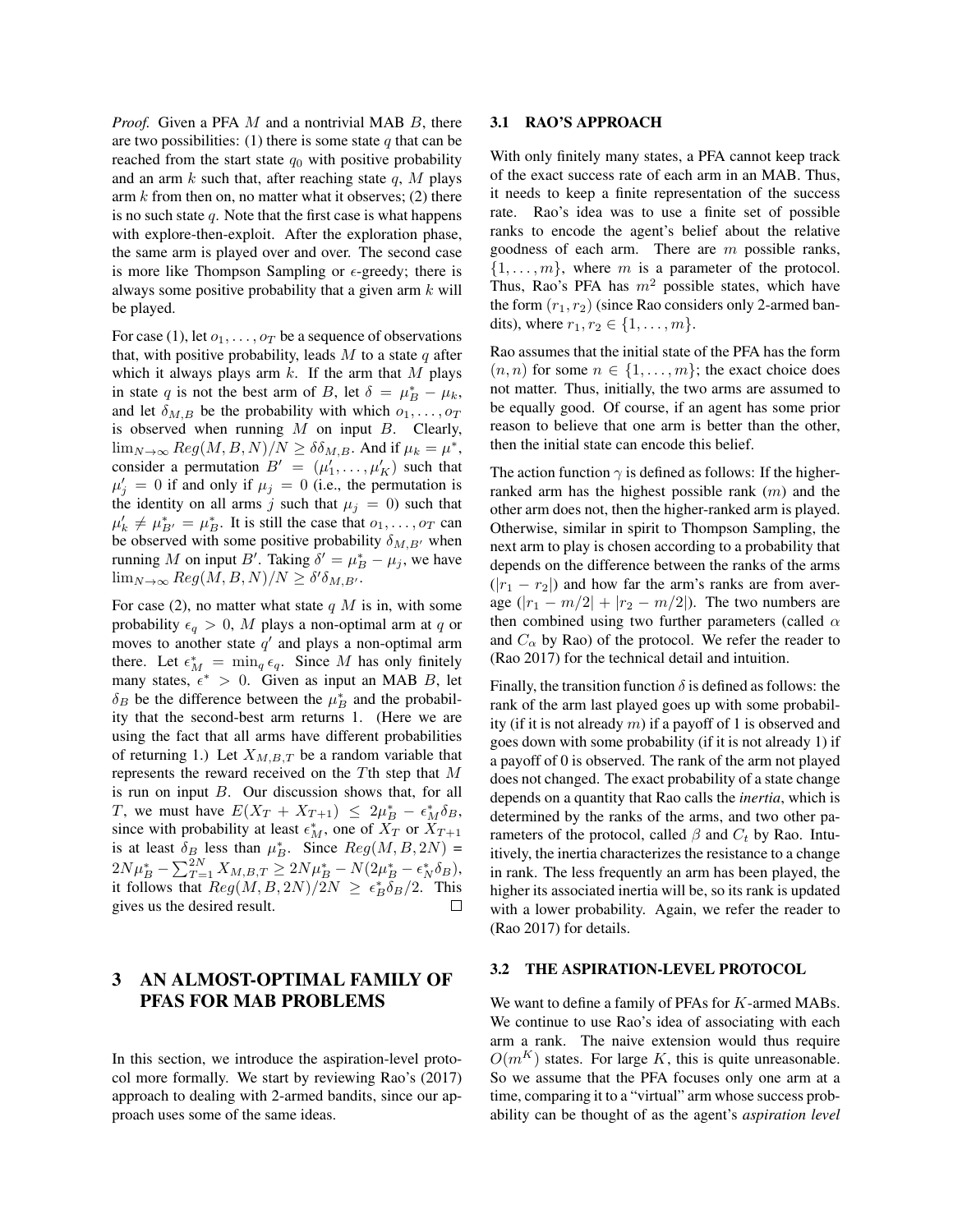(Lewin, Dembo, Festinger, and Sears 1944). The first arm that meets the agent's aspirations is the arm that is played from then on. As we mentioned in the introduction, this can be viewed as *satisficing* (Simon 1956). Not only does this approach use significantly fewer states, it seems more like what people do.

Rao's protocol has another feature that renders it an implausible model of human behavior. It uses a number of parameters  $(m, \alpha, C_\alpha, \beta, C_t)$  to trade off exploitation and exploration; the best choice of parameter settings depends on the application domain. Moreover, these parameters are combined in a nontrivial way (using, for example, exponentiation). It is hard to believe that people would take the trouble (or have enough experience) to learn the appropriate parameter settings for a particular domain, nor are they likely to be willing to do the computations needed to use them.

We thus significantly simplify the action function and transition function. As we said, we use the idea of a tournament, but we play the current arm against a "virtual arm", whose success probability is determined by the aspiration level, which is rank. If there are  $m$  ranks, then a rank of  $r \in \{1, \ldots, m\}$  can be thought of as representing the interval of probability  $[(r-1)/m, r/m]$ . We thus take the success probability of a virtual arm with aspiration level r to be  $(r - .5)/m$ , the midpoint of the interval. If we compare arm  $i$  to the virtual arm using a counter. Suppose that we get a success with arm  $i$  (i.e., 1 is observed). Since we expect the virtual arm to have a success with probability  $(r - .5)/m$ , we increase the counter by 1 with probability  $1-(r-0.5)/m$  (since this is the probability that the virtual arm had a failure, so that arm  $i$  had one more success than the virtual arm), and leave the counter unchanged with probability  $(r-0.5)/m$ (since, with this probability, both the virtual arm and arm  $i$  had a success). Similarly, if there is a failure with arm i, we decrease the counter with probability  $(r - .5)/m$ and leave it unchanged with probability  $1 - (r - .5)/m$ .

We use two thresholds  $M_1$  and  $M_2$  to decide when to end the comparison. If the counter reaches  $M_1$ , then we declare the current arm  $i$  being considered to have won the tournament; intuitively, its success probability is higher than that of the virtual arm. From then on we play arm i. If the counter reaches  $M_2$ , then the virtual arm has won the comparison. We (temporarily) eliminate arm k, and compare the virtual arm to arm  $k + 1$  if  $k < K$ . We discuss what happens if  $k = K$  shortly, but first note that there is no analogue to the parameter  $N$ of the elimination-tournament protocol here. The concern in the elimination-tournament protocol is that we are comparing two arms  $i$  and  $j$  that have roughly equal, but not very good success probabilities. Then the tournament will go on for a long time, but not give a high reward. With the aspiration-level protocol, if arm  $k$  has a success probability that is essentially the same as that of the virtual arm, although the comparison may go on for a long time, the agent is getting a cumulative reward that essentially matches expectations, so there is no pressure to stop the comparison.

If  $k = K$ , then the virtual arm did better than all arms with this aspiration level. That means that our expectations are too high, so we lower the aspiration level from r to  $r - 1$ , and retest all arms.

As discussed in the introduction, we do not assume that  $M_1 = M_2$ . The implications of an arm i winning the comparison against the virtual arm are much different than the implications of the virtual arm winning. In the former case, we play arm  $i$  from then on; in the latter case, we just continue looking for another (hopefully better) arm. Because the implications are so different, it turns out that we want to take  $M_1$  significantly larger than  $M_2$ . (Our experiments suggest that  $M_1 = 20$  and  $M_2 = -3$  are good choices, along with  $m = 100$ ; see Section 4.2.)

One other issue: if the actual best success probability is low (say, .2) and there are 100 ranks, it will take a long time before the aspiration level is set appropriately. During this time, the cumulative regret is increasing. To speed up the process of finding the "right" aspiration level, we can do a quick preprocessing phase to find the right range, and then explore more carefully. Specifically, if  $m = 100$ , in the preprocessing phase, when we reset the rank, we decrease it by 10 (in general, we dereset the rank, we decrease it by 10 (in general, we decrease it by  $\sqrt{m}$ ) rather than decreasing it by 1. We also use smaller values of  $M_1$  and  $M_2$  (say,  $M_1 = 5$  and  $M_2 = -1$  rather than  $M_1 = 20$  and  $M_2 = -3$ ). If an arm  $i$  beats the virtual arm when the aspiration level  $r = 60$ , we go back to the previous setting of aspiration level  $r = 70$ , and do a more careful search starting from there, now decreasing the aspiration level by 1, and using  $M_1 = 20$  and  $M_2 = -3$ . This preprocessing phase allows us to home in on the appropriate expectations quickly. Again, besides being more efficient, this seems to be the type of thing that people do.

With this background, we are ready to define our family of PFAs. For ease of presentation, we do not use a preprocessing phase. Formally, we have a family  $M_{K,m,M_1,M_2}$  =  $(Q_{K,m,M_1,M_2},q_m,\Sigma_K,O_K,\gamma_K,\delta_{K,m,M_1,M_2})$ ) of PFAs, indexed by 4 parameters:  $K$  is the total number of arms,  $m$  is the number of possible ranks for each arm, and  $M_1$  and  $M_2$  are the upper and lower thresholds for the counter. We assume that  $K$  is given as part of the input; we discuss how  $m$ ,  $M_1$ , and  $M_2$  are chosen in the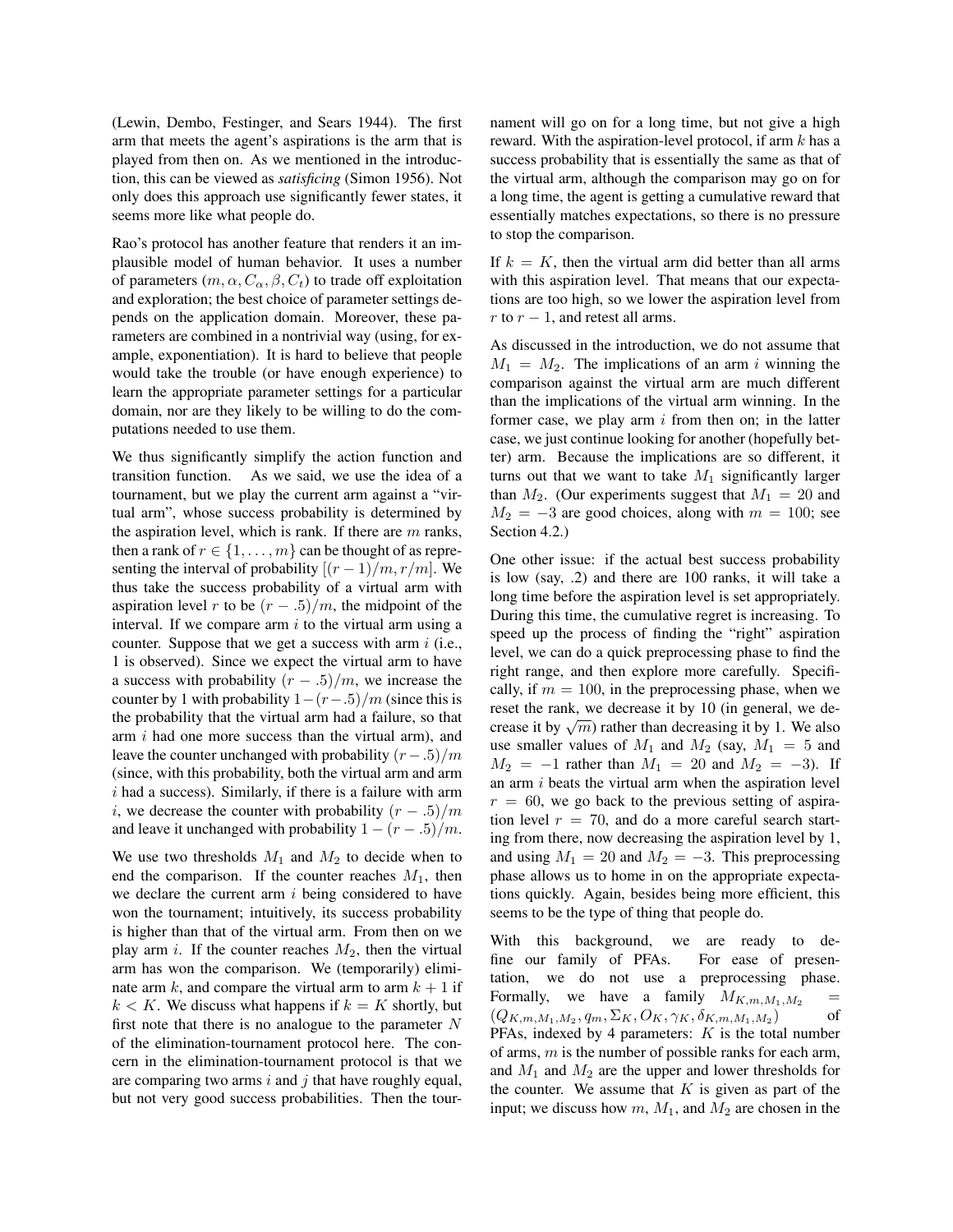next section. Not only do we have fewer parameters than Rao, as we shall see, they are easier to set (and easier to explain and understand). In more detail, the components of the tuple are as follows:

- A state  $q \in Q_{K,m,M_1,M_2}$  has the form  $(r, k, c)$ , where  $1 \le r \le m$ ,  $1 \le k \le K$ , and  $-M_2 < c \le$  $M_1$ . Intuitively, a state  $(r, k, c)$  says that the current aspiration level is  $r$ , we are testing arm  $k$ , and the counter that keeps track of the relative success rate of arm  $k$  compared to the virtual arm is at  $c$ .
- We take the initial state  $q_0$  to be  $(m, 1, 0)$ : we start by setting the aspiration level to  $m$  (the highest level possible), testing arm 1, and have the counter at 0.
- $\Sigma_K$  consists of observations of the form  $(k, h)$ , where  $k \in \{1, \ldots, K\}$  and  $h \in \{0, 1\}$ . We observe the outcome of playing arm  $k$ , which is a reward of either 0 or 1.
- $O_K = \{1, \ldots, K\}$ : we can play any arm.
- The action function  $\gamma_K$  at a state  $(r, k, c)$  plays arm k.
- The transition function  $\delta_{K,m,M_1,M_2}$  proceeds as follows. In state  $(r, k, c)$ , if  $c = M_1$ , the state does not change. (We have chosen  $i$  as the arm to play from then on.) If  $c < M_1$ , given an observation  $(h, k)$ , if  $h = 1$  (a success was observed), the new state is  $(r, i, c')$ , where  $c' = c + 1$  with probability  $1 - (r - .5)/m$ , and otherwise  $c' = c$ . If  $h = 0$  and  $c > M_2 + 1$ , then the new state is  $(r, i, c')$ , where  $c' = c - 1$  with probability  $(r - .5)/m$ , and otherwise is unchanged. If  $c = M_2 + 1$ , then with probability  $(r - .5)/m$ , the new state is  $(r - 1, 1, 0)$  (the aspiration level is lowered and we start over comparing the virtual arm to all the arms, starting with arm 1); otherwise the state is unchanged.

## 4 EXPERIMENTS

#### 4.1 PERFORMANCE METRICS

We use simulations to test the performance of various protocols. In the simulations, we consider an MAB B with  $K$  arms, whose true success probabilities are uniformly distributed in [0, $\alpha$ ], where  $\alpha$  is a random number in [0,1]. If we had just assumed that the success probabilities were uniformly distributed in [0,1], then the probability of there being an arm in the [0.9,1] interval is  $1 - 0.9<sup>K</sup>$ , which is approximately 0.995 for  $K = 50$ . Indeed, the probability of there being an arm in the interval [.99, 1], is about 0.4. Not only does this seem unreasonable in practice, this assumption would make it too easy to set the right aspiration level in our approach (i.e., it would hide some real-world difficulty). The assumption that the success probabilities are bounded by  $\alpha$  for a randomly-chosen  $\alpha$  seems more reasonable. While assuming that the success probabilities are *uniformly* distributed in  $[0, \alpha]$  may not be so reasonable, our results remain essentially unchanged even if the success probabilities are chosen adversarially, and the uniform distribution is much easier to generate.

We focus on two metrics when it comes to measuring the performance of a protocol: (1) the expected cumulative regret of a protocol  $P$  as a function of the number of steps played (which roughly depends on how long it takes to find the best arm) and (2) the expected average regret in the limit (i.e.,  $\lim_{N\to\infty} AReg(P, B, N)$ ), which essentially measures the gap between the success probability of the arm chosen by protocol  $P$  and the success probability of the optimal arm of  $B$ . We take the expectation over MABs B generated as discussed above. Essentially, we want a protocol that gets to the best arm quickly and accurately.

## 4.2 PARAMETER SETTINGS IN THE ASPIRATION-LEVEL PROTOCOL

There are three parameter settings for the aspiration-level protocol: the number of ranks m, and the thresholds  $M_1$ and  $M<sub>2</sub>$  for winning and losing a comparison against the virtual arm. We examine the effect of different choices here.

The larger  $m$  is, the finer distinctions we will be able to make between the arms that we are testing. Roughly speaking, if the virtual arm has rank  $r$  and the virtual arm performed better than all arms when the aspiration level was  $r + 1$ , we would expect that all arms have success probability less than  $(r + .5)/m$ , and that an arm with success probability greater than  $(r-0.5)/m$  will beat the virtual arm. However, this arm can have probability as much as  $1/m$  less than the arm with highest success probability. By taking  $m$  larger, we thus minimize the expected gap between the success probability of the arm chosen and the best arm.

We consider an MAB B with  $K = 50$  arms and run simulations. As expected, the larger  $m$  is, the smaller the gap, but there are diminishing returns. Figure 1 shows that, with other parameters fixed  $(M_1 = 20, M_2 = 3)$ , there is significant improvement in going from  $m = 50$ to  $m = 100$ ; but the marginal improvement drops off quickly. This is no significant difference between  $m =$ 100 and larger values such as  $m = 200$  or  $m = 500$ . The corresponding gaps between the success probability of the arm chosen and the success probability of the op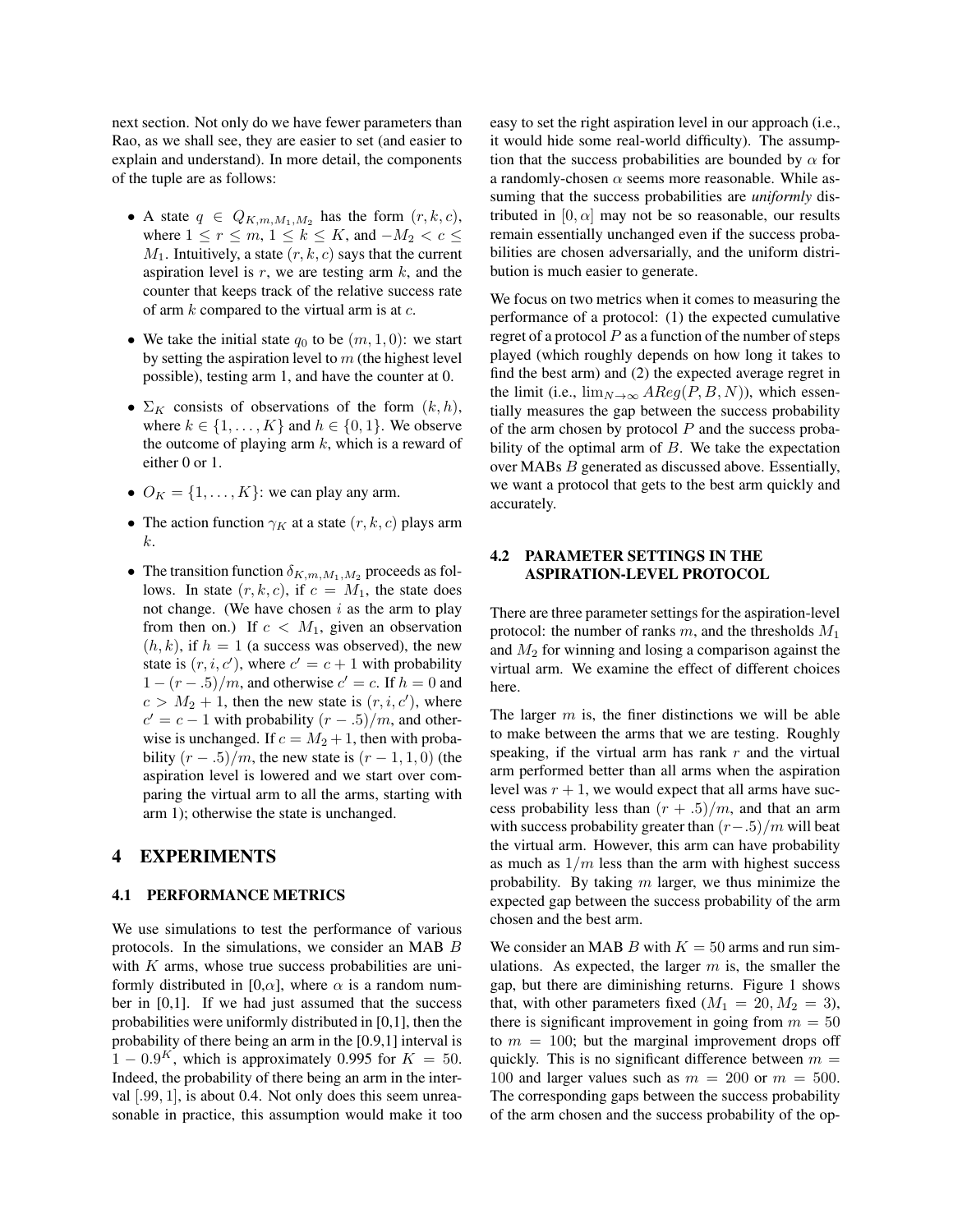timal arm of B, averaged over 100 repetitions, are 0.020, 0.007, 0.0068, 0.0065, respectively. In addition, since we start optimistically by initializing the aspiration level at the highest possible rank, when  $m$  is larger, it takes longer to get the right aspiration level and hence the cumulative regret is larger, as shown in Figure 1. Considering both performance metrics as mentioned above, we choose  $m = 100$  in the later simulations.



Figure 1: Cumulative regret for different m.

Once we fix  $m$ , we now examine the choices of  $M_1$  and  $M_2$ . The parameters  $M_1$  and  $M_2$  determine the conditions of winning and losing: if counter gets to  $M_1$ , then the current arm beats the "virtual arm" and is therefore chosen as the best arm; if the counter gets to  $-M_2$ , then the current arm loses the tournament with the "virtual arm" and we move to a new arm. If all  $K$  arms lose the tournament, we decrease the aspiration level by 1 and restart the tournament. We want it to be easier for the "virtual arm" to win, since the consequences are lower in that case (the protocol ends if we declare arm  $i$  a winner, whereas we keep going if the "virtual arm" is a winner). Therefore, it makes sense to have an asymmetry and choose  $M_1$  greater than  $M_2$ . We again consider an MAB B with  $K = 50$  arms and  $m = 100$ fixed. As shown in Figure 2, the cumulative regret increases as  $M_1$  and  $M_2$  get larger. However, the gap between the success probability of the arm chosen by protocol  $P$  and the success probability of the optimal arm of B, decreases. The corresponding gaps, averaged over 100 repetitions, are 0.014, 0.007, 0.005, 0.004, respectively. Since the number of states in the aspiration-level protocol is  $Km(M_1 + M_2)$ , there is a tradeoff between accuracy and the number of states required. Taking into account state-efficiency, accuracy, and the expected cumulative regret, we choose  $M_1 = 20$  and  $M_2 = 3$ .

Both Figure 1 and Figure 2 show that the performance of the aspiration-level protocol degrades quite gracefully as we take smaller values of  $m$ ,  $M_1$ , and  $M_2$  (which is how we would have to deal with having fewer states).



Figure 2: Cumulative regret for different  $M_1$  and  $M_2$ .

## 4.3 PARAMETER SETTINGS FOR THE ELIMINATION TOURNAMENT

The elimination-tournament protocol has two parameters: M (the point at which an arm is declared a winner in the two-way comparison) and N (recall that  $1/N$  is the probability that an arm is declared in the two-way comparison if no arm is dominant and has M more successes than the other). Thus, after an expected number of at most  $N(K-1)$  steps, the elimination-tournament protocol has reduced to one arm. We clearly want  $M$  and  $N$  to be large enough to give the protocol time to select a relatively good arm. However, we don't want to stick with bad arms for too long, since this will lead to larger cumulative regret. Figure 3 shows the cumulative regrets for different choices of N and M, for an MAB with  $K = 50$ arms. For the choices of  $(N, M)$  considered— $(1000, 10)$ , (1000,20), (1000, 100), (100,10), (100,20)—the gaps, averaged 100 repetitions, are 0.01, 0.007, 0.006, 0.03, 0.03, respectively. Both  $N = 1000, M = 20$  and  $N = 1000, M = 100$  give similarly good performance in terms of the expected average regret, but the latter leads to larger expected cumulative regret. Therefore, for  $K = 50$ , we choose  $N = 1000$  and  $M = 20$ .



Figure 3: Cumulative regret for different  $N$  and  $M$ .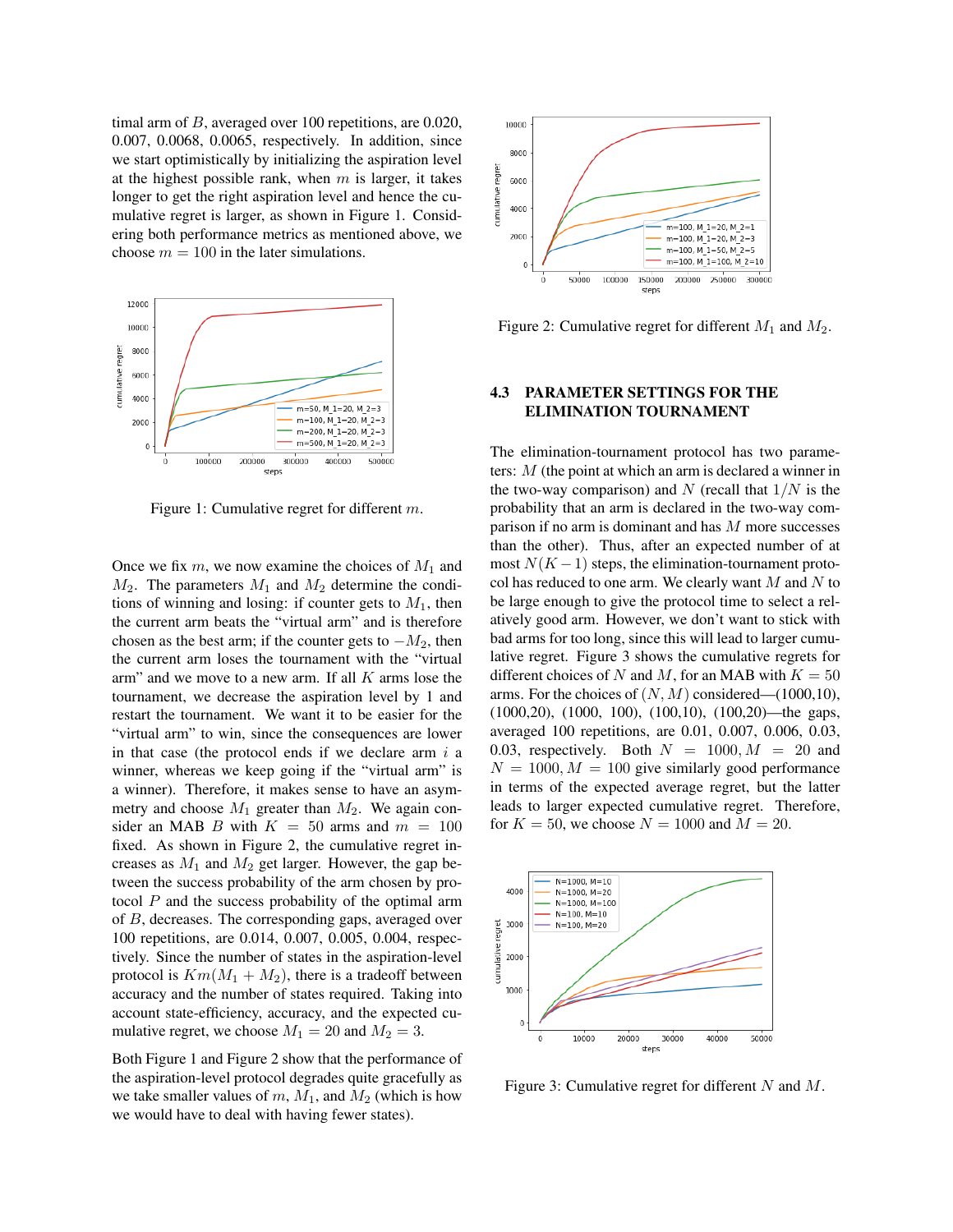#### 4.4 COMPARING PROTOCOLS

Based on the simulations above, to minimize the number of states used while maintaining relatively good performance, for  $K = 50$ , we choose the parameters  $m =$  $100, M_1 = 20, M_2 = 3$  for the aspiration-level protocol and  $M = 20$ ,  $N = 1000$  for the eliminationtournament protocol, and compare these two finite-state protocols to the  $\epsilon$ -greedy protocol and Thompson Sampling, which are infinite-state protocols. With these choices, the aspiration-level protocol uses 115,000 states, while the elimination-tournament protocol uses just over 100,000. While this may seem to be a a lot of states, they can be encoded using 17 bits. Given the number of neurons in a human brain, this should not be a problem.

We can greatly reduce the cumulative regret for the aspiration-level protocol by a preprocessing phase, as suggested earlier. For  $K = 50$  arms and the aspirationlevel protocol with  $m = 100$ ,  $M_1 = 20$ ,  $M_2 = 3$ , we first use a preprocessing phase to get a rough idea of what the true highest success probability might be. We use the parameters suggested earlier, decreasing the aspiration level by 10 after testing all the arms in the preprocessing, and use thresholds  $M_1' = -5$  and  $M_2' = -1$ . We use this two-phase approach for the aspiration-level protocol in the following simulation.

We consider MABs with  $K = 50$  arms, and see how the elimination-tournament protocol, the aspiration-level protocol,  $\epsilon$ -greedy, and Thompson sampling perform. Not surprisingly, Thompson sampling performs best, and has logarithmic cumulative regret, whereas the other three protocols have linear cumulative regret. After 50,000 steps, the expected difference between the success probability of the arm chosen and that of the optimal arm for these protocols are 0.007, 0.008, 0.025, 0.003, respectively. Interestingly, both the aspirationlevel protocol and the elimination-tournament protocol eventually outperform  $\epsilon$ -greedy, although the latter requires infinitely many states.

#### Elimination-tournament N=1000, M=20 1750 Aspiration-level m=100, M  $1=20$ , M  $2=3$ 1500  $\varepsilon$ -Greedy,  $\varepsilon = 0.1$ Thompson Sampling 1250 :umulative regret 1000 750 500 250 10000 20000 30000 40000 50000 60000 steps

Figure 4: Cumulative regret over time.

## 5 DISCUSSION

We have introduced two finite-state protocols for playing MABs, the aspiration-level protocol and the eliminationtournament protocol. Both perform quite well in practice, while using relatively few states. In cases where switching between arms incurs a significant cost, the aspiration-level protocol is a better choice.

Recall that the main motivation for this study was understanding human behavior. The fact that the aspirationlevel protocol exhibits such human-like behavior, including adjusting aspiration levels according to feedback, an optimism bias, a negativity bias, and a status quo bias, as well as a focus on recent behavior, suggests that humans are not being so irrational. Note that these biases are emphasized if the number of states is decreased. For example, if an agent decreases  $M_2$ , the threshold for rejecting an arm in a two-way comparison with the virtual arm, in response to having fewer states, this increases the negativity bias. Decreasing  $M_1$  increases the likelihood that an agent will continue to play an apparently "lucky arm". The impact of decreasing  $M$  in the eliminationtournament protocol is similar. The bottom line is that these protocols exhibit apparently irrational behavior for quite rational reasons! At the same time, they may be of interest even for those not interested in modeling human behavior, since they have quite good performance, even with relatively few states.

We have focused here on a static setting, where the probabilities do not change over time. We could easily modify our PFA to deal with the dynamic setting by simply resetting the tournaments from time to time. More interestingly, we would like to apply these ideas to a more game-theoretic setting, such as the wildlife poaching setting considered by Kar et al. (2015), where rangers are trying to protect rhinos from poachers. We hope to report on that in future work.

#### Acknowledgements

This research was supported by MURI (MultiUniversity Research Initiative) under grant W911NF-19-1-0217, by the ARO under grant W911NF-17-1-0592, by the NSF under grants IIS-1703846 and IIS-1718108, and by a grant from the Open Philosophy Foundation. We thank Alice Chen for her preliminary work and comments on an earlier version of the manuscript. We also thank four anonymous reviewers for their feedback.